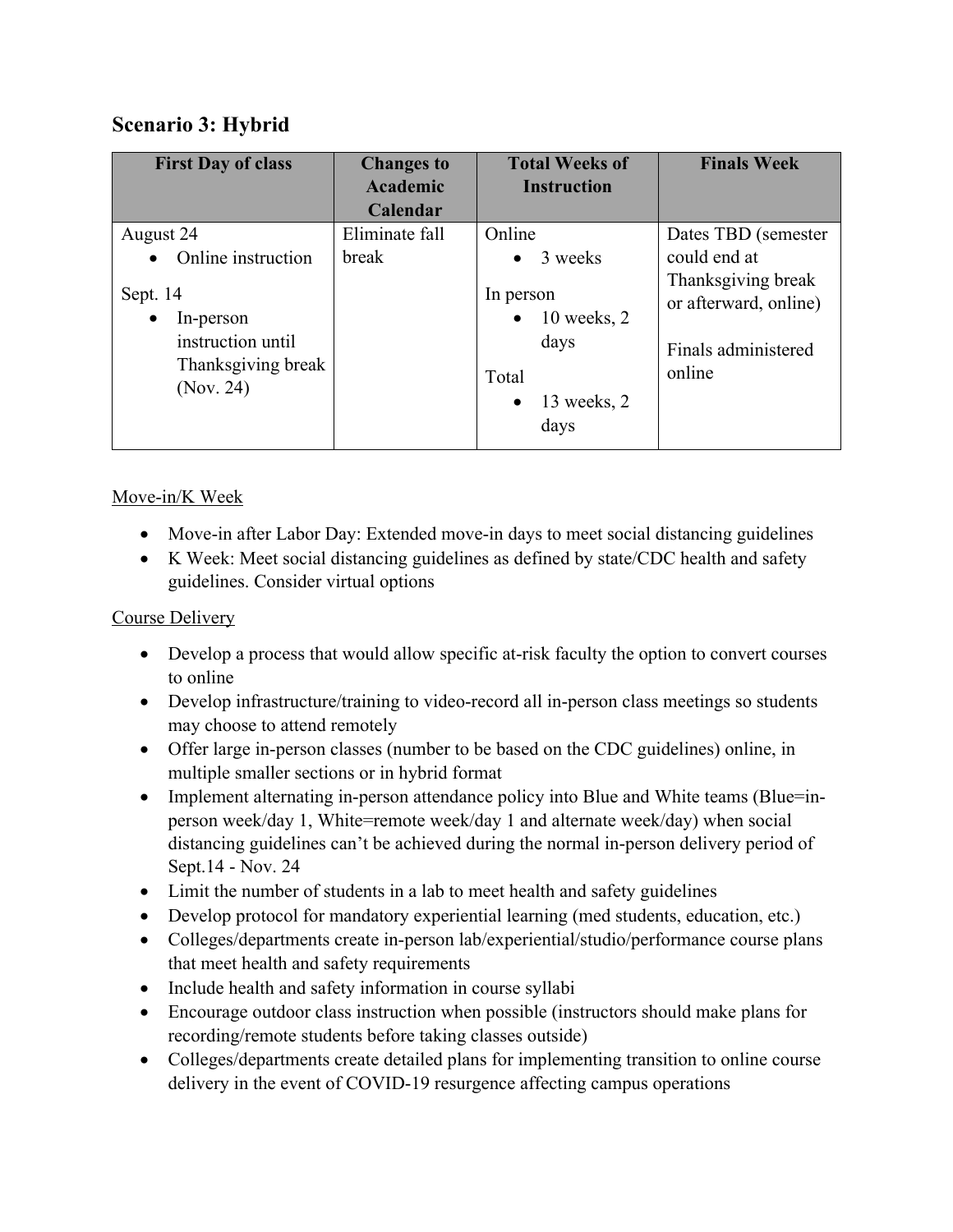- Stagger and extend transition time between classes throughout the day to ease classchange congestion
	- o If necessary, potentially extend instruction week to include evenings and Saturday
- This scenario provides possibility for extended online winter intercession course offerings
- Develop plan for common hour exams, during in-person course delivery period
- Administer final examinations online
- Option for winter intercession to be extended (4 weeks) or remain the same (2 weeks) in the alternative version.

### Student Support Services

- Special programming to support the first three weeks of semester being online
- Develop expanded technology support throughout semester
- Offer online student support services (leverage esports partnership)
- Provide virtual/remote advising and other student services
- Provide co-curricular programming to build resilience and reduce isolation
- Provide ongoing training on UK's public health measures
- Create special, branded on-campus experiences for first-year students
	- o Consider: special courses, UK Core courses only for first-year students, special check-ins with advisors, check-ins with wellness coaches, tailored co-curricular planning for cohorts
- Create special, branded on-campus experiences for sophomores
	- o Consider: focus on development of rising sophomores who lost crucial spring semester of first year, concierge support and service package similar to first-year services
- Create special, branded on-campus experiences for graduating students
	- o Consider: concierge support and service package for graduating seniors with elements from other initiatives, but with emphasis on post-graduation success, such as internships, career readiness programs, networking events, check-ins with career advisors

# Academic Facilities

- Redesigned classrooms, study spaces and computer labs to accommodate state/CDC health and safety guidelines
	- o Seating capacity: remove/cover seats to allow for physical distancing
	- o Signage noting seating capacity and importance of social distancing
	- o Identify and assess underutilized space on campus that can be used for instruction
	- o Plastic barriers
- Create pedestrian flow patterns in buildings to reduce exposure
	- o Hallways, stairwells, elevators, bathrooms, etc.
	- o Designate specific entry and exit points to buildings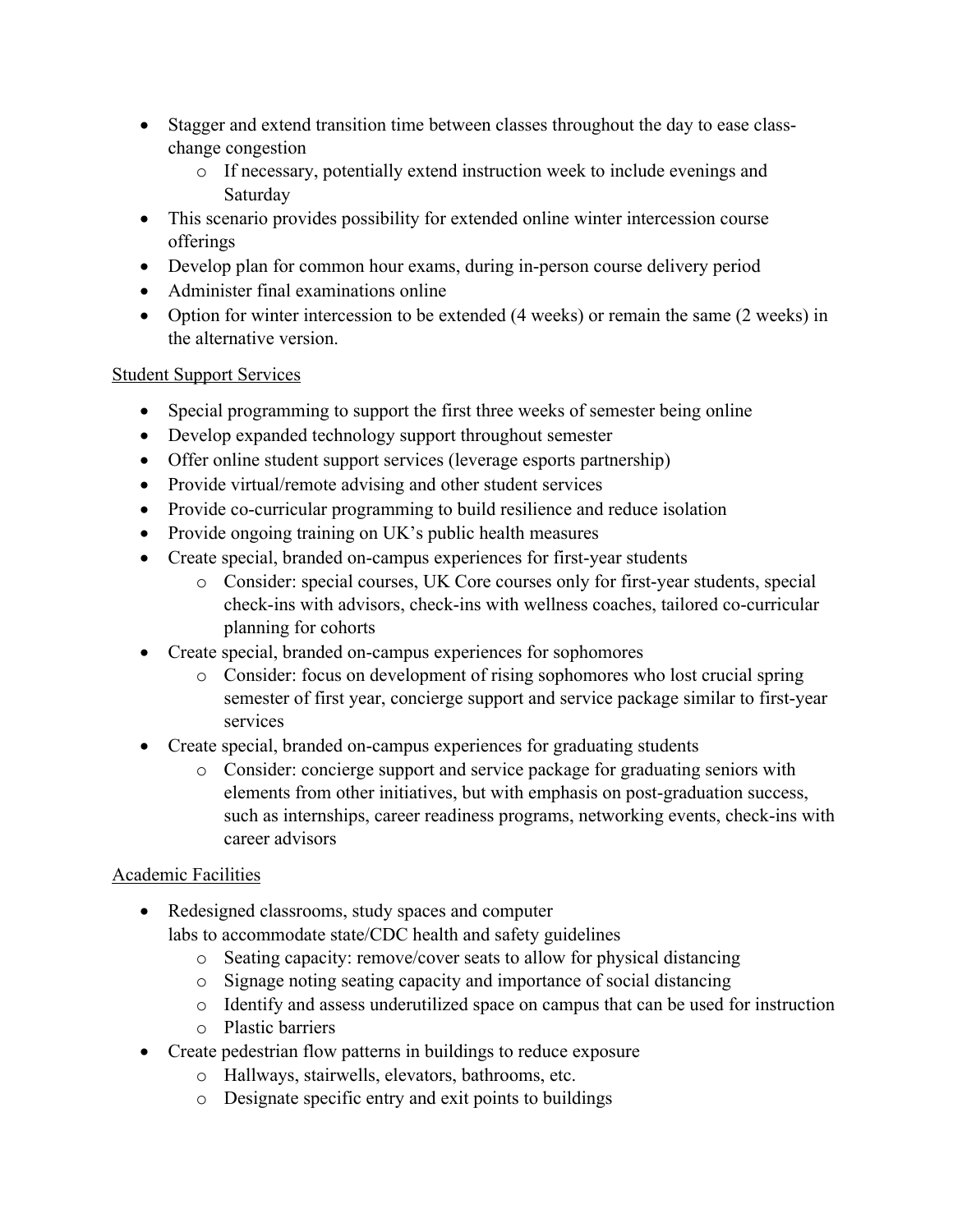- o Install hands-free door openers where possible
- Make cleaning supplies available in classrooms and throughout facilities
	- o Communicate to faculty, students and staff about cleaning workspaces before/after use (desks, computers, etc.)
	- o Facilities Management to develop deep cleaning plan

#### Outdoor spaces

- Redesign pedestrian flows
- Create spaces to ease outdoor instruction when possible

### Events

- Implement state/CDC health and safety guidelines (consider size, students)
	- o Develop screening procedures
	- o No non-UK groups for indoor events

#### Campus Recreation

- Implement state/CDC health and safety guidelines
	- o Restrict inside group sports
	- o Stagger times for gym/equipment use
	- o Create cleaning plan for equipment and facilities
	- o Communicate social distancing protocols in facilities
	- o Develop practical, healthy plan for club sports (inbound, outbound travel, etc.)

#### **Housing**

- Minimize gatherings and promote clean environment. Align housing assignments with health and safety protocols
	- o Align housing assignments with health and safety protocols
	- o Transition Active Learning Spaces into living spaces
	- o Implement visitor restriction policies
	- o Educate residence hall staff on state/CDC health and safety guidelines
	- o Create signage communicating health and safety protocols
	- o Provide healthy living starter kit hand sanitizer, wipes, masks
	- o Identify residence hall for quarantine

#### Health and Wellness

- Administer readiness-to-return survey prior to fall semester
	- o Include questions related to different dimensions of wellness
	- o Include questions related to COVID-19 screening
- Expand services to reduce isolation and address physical, financial and mental health, including broad access to counseling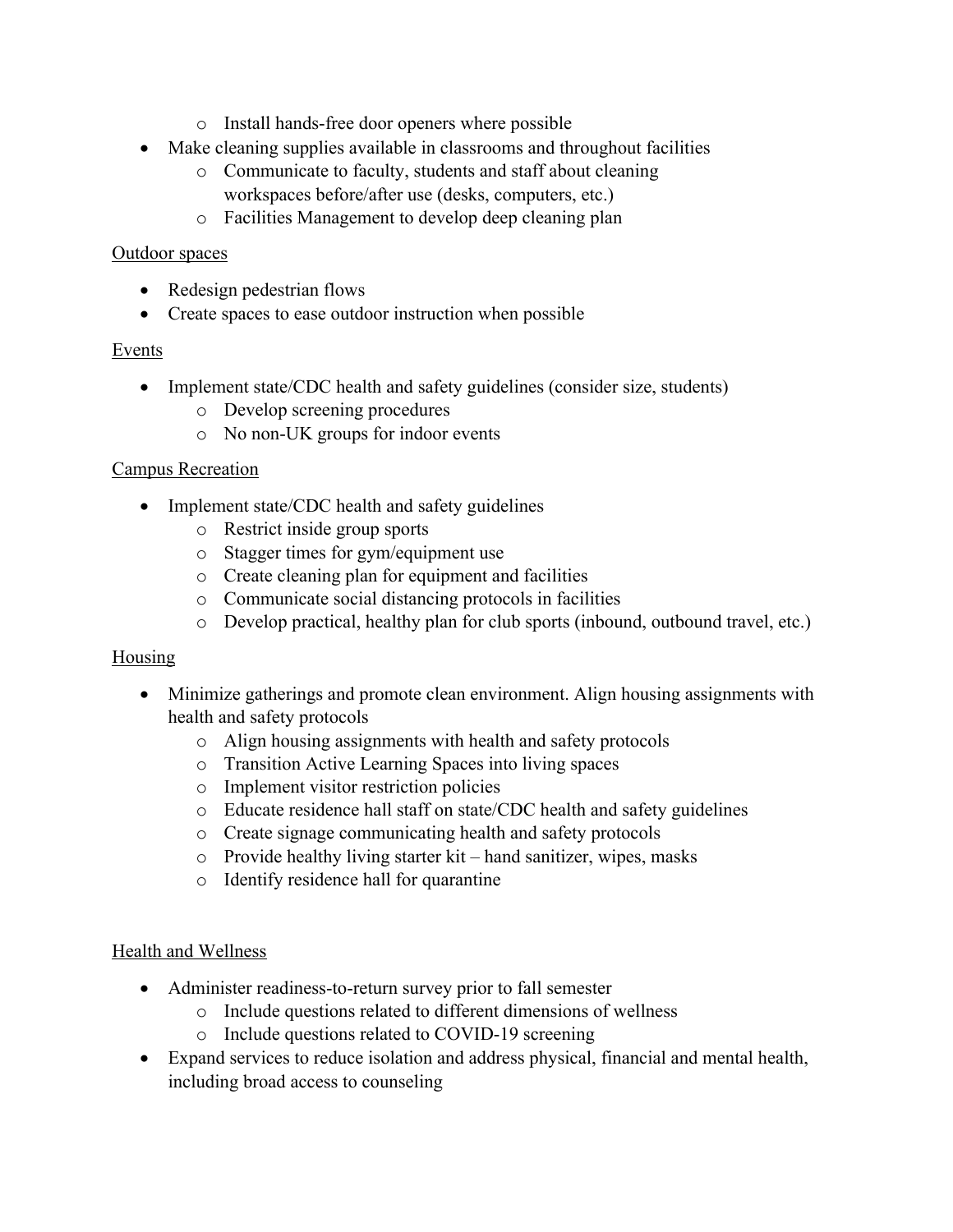#### Dining

- Facilitate social distancing in dining services
	- o No self-service buffets
	- o Prepackaged food
	- o Pre-orders for pickup or campus delivery made available through an app
- Facilitate social distancing in dining spaces
	- o Plastic barriers at check-out
	- o Reduced seating
	- o Protocols for line queuing
	- o Incorporate periods for deep cleaning into daily schedule

# **Transportation**

- Buses, Cars, Zipcars, WildCarts
	- o Limit number of riders
	- o Incorporate downtime for cleaning into daily schedule
- Bikes and Scooters
	- o Communicate best practices for cleaning and safety
- Wild Cab
	- o Adhere to health and safety guidelines recommended by the CDC (similar to Uber, Lyft, etc.)

# Testing, Screening and Prevention

- Viral and antibody testing available for all employees and students
	- o Prior to or as close to the individual's return to campus
	- o Repeat at intervals
- Communicate the use of screening app to facilitate early detection
- Develop and implement contact tracing plan
- Encourage use of face coverings in alignment with state/CDC health and safety guidelines
- Create suite of measures to inform community about policies on hygiene and social distancing
- Make PPE available for all with guidelines and policies for distribution

# Employees

- Encourage remote work when possible
- Use Zoom and Microsoft Teams as options for in-person meetings and collaboration
- Provide ongoing training on UK's public health measures
- Ensure all community members can access mental health and physical well-being services

# **Communication**